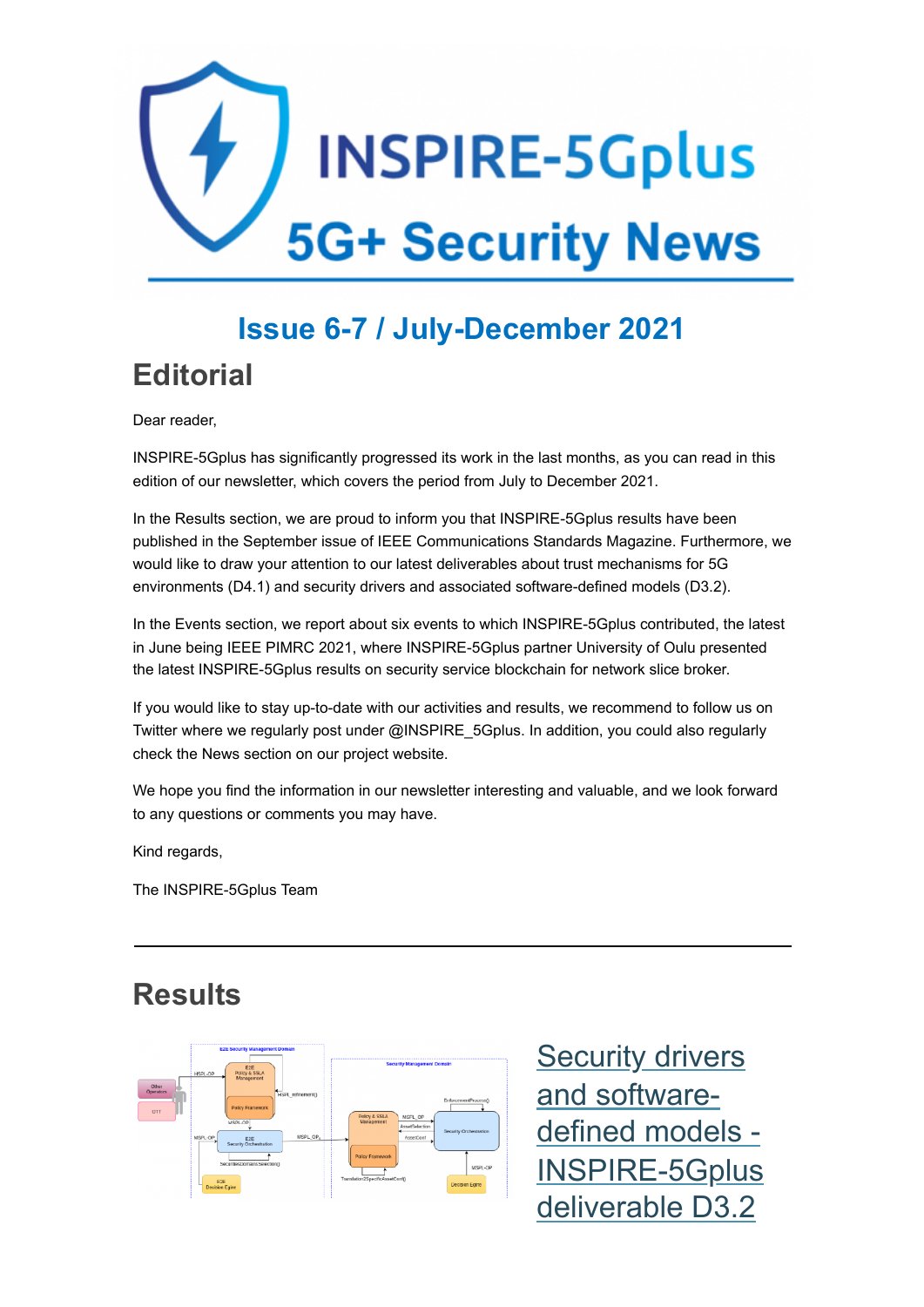INSPIRE-5Gplus deliverable D3.2 - Security drivers and associated software-defined models describes the results of of the INSPIRE-5Gplus work on software-defined models and tools to drive 5G security. The deliverable is focused on identifying the list of governing models and enablers supporting software defined security required by 5G mobile networks. It provides the final version of the APIs that will …

[Read more.](https://www.inspire-5gplus.eu/security-drivers-and-associated-software-defined-models-inspire-5gplus-deliverable-d3-2/)

## INSPIRE-5Gplus results published in IEEE **Communications [Standards Magazine](https://www.inspire-5gplus.eu/inspire-5gplus-results-published-in-september-issue-of-ieee-communications-standards-magazine/)**



The INSPIRE-5Gplus partners Zurich University of Applied Sciences (ZHAW) and National Centre for Scientific Research Demokritos (NCSRD) published an INSPIRE-5Gplus-related paper entitled "Moving Target Defense as a Proactive Defense Element for Beyond 5G" in the September 2021 issue of IEEE Communication Standards Magazine. In this work, the authors propose Moving Target Defense (MTD) as a key proactive defense element to …

[Read more.](https://www.inspire-5gplus.eu/inspire-5gplus-results-published-in-september-issue-of-ieee-communications-standards-magazine/)



## deliverable D4.1

INSPIRE-5Gplus deliverable D4.1 - Trust mechanisms for 5G environments - describes the trust enablers identified by INSPIRE-5Gplus. The document introduces the applied methodology and specifically trust mechanisms investigated in the project. It includes a description of each enabler's functionality as well as the relevant problems and challenges to address, the state of the art in their field, the solution proposed …

[Read more.](https://www.inspire-5gplus.eu/trust-mechanisms-for-5g-environments-inspire-5gplus-deliverable-d4-1/)

## **Event Reports**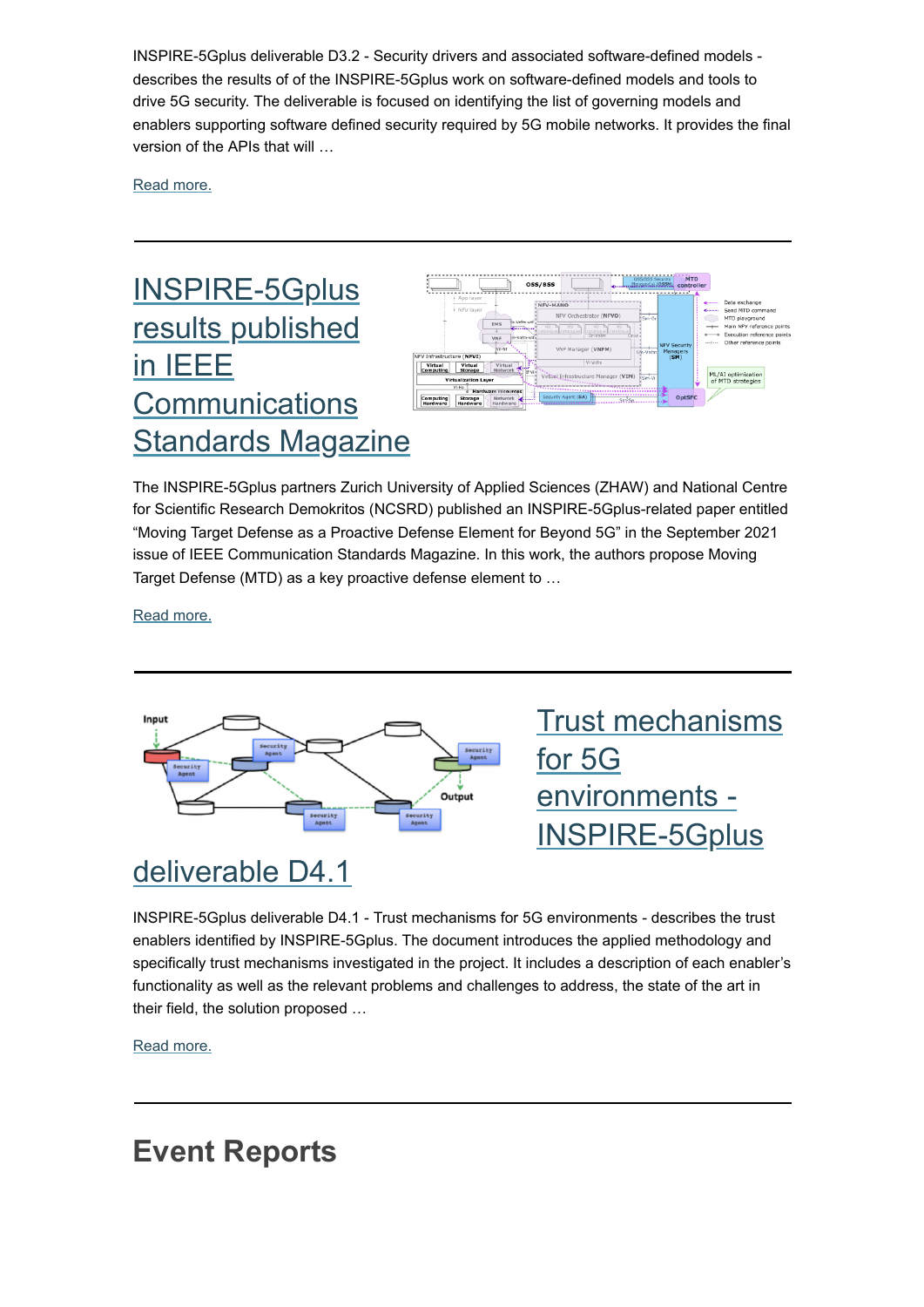

INSPIRE-5Gplus partner University of Oulu presented the latest INSPIRE-5Gplus results on security service blockchain for network slice broker at IEEE International Symposium on Personal, Indoor and Mobile Radio Communications 2021 (IEEE PIMRC) with a paper entitled " How DoS attacks can be mounted on Network Slice Broker and can they be mitigated using blockchain? ". IEEE PIMRC 2021 was held …

[Read more.](https://www.inspire-5gplus.eu/security-service-blockchain-for-network-slice-broker-presented-at-ieee-pimrc-2021/)

# INSPIRE-5Gplus [insights on TinyML](https://www.inspire-5gplus.eu/inspire-5gplus-insights-on-tinyml-for-iot-presented-at-mlis-2021/) for IoT presented at MLIS 2021

At the 3rd International Conference on Machine Learning and Intelligent Systems (MLIS 2021), which was held online from 8th to 11th November 2021, Dr. Ramón Sánchez Iborra from INSPIRE-5Gplus partner



University of Murcia gave an invited talk on the latest insights of the project in the area of Tiny Machine Learning (TinyML). TinyML is an embedded software technology that integrates …

[Read more.](https://www.inspire-5gplus.eu/inspire-5gplus-insights-on-tinyml-for-iot-presented-at-mlis-2021/)



## INSPIRE-5Gplus talk on 5G security at 5G innovation [event in Winterthur](https://www.inspire-5gplus.eu/inspire-5gplus-talk-on-5g-security-at-5g-innovation-event-in-winterthur/)

Dr. Gürkan Gür from INSPIRE-5Gplus partner Zurich University of Applied Sciences (ZHAW) gave an invited talk on 5G security at an event on 5G as innovation driver ("Innovationstreiber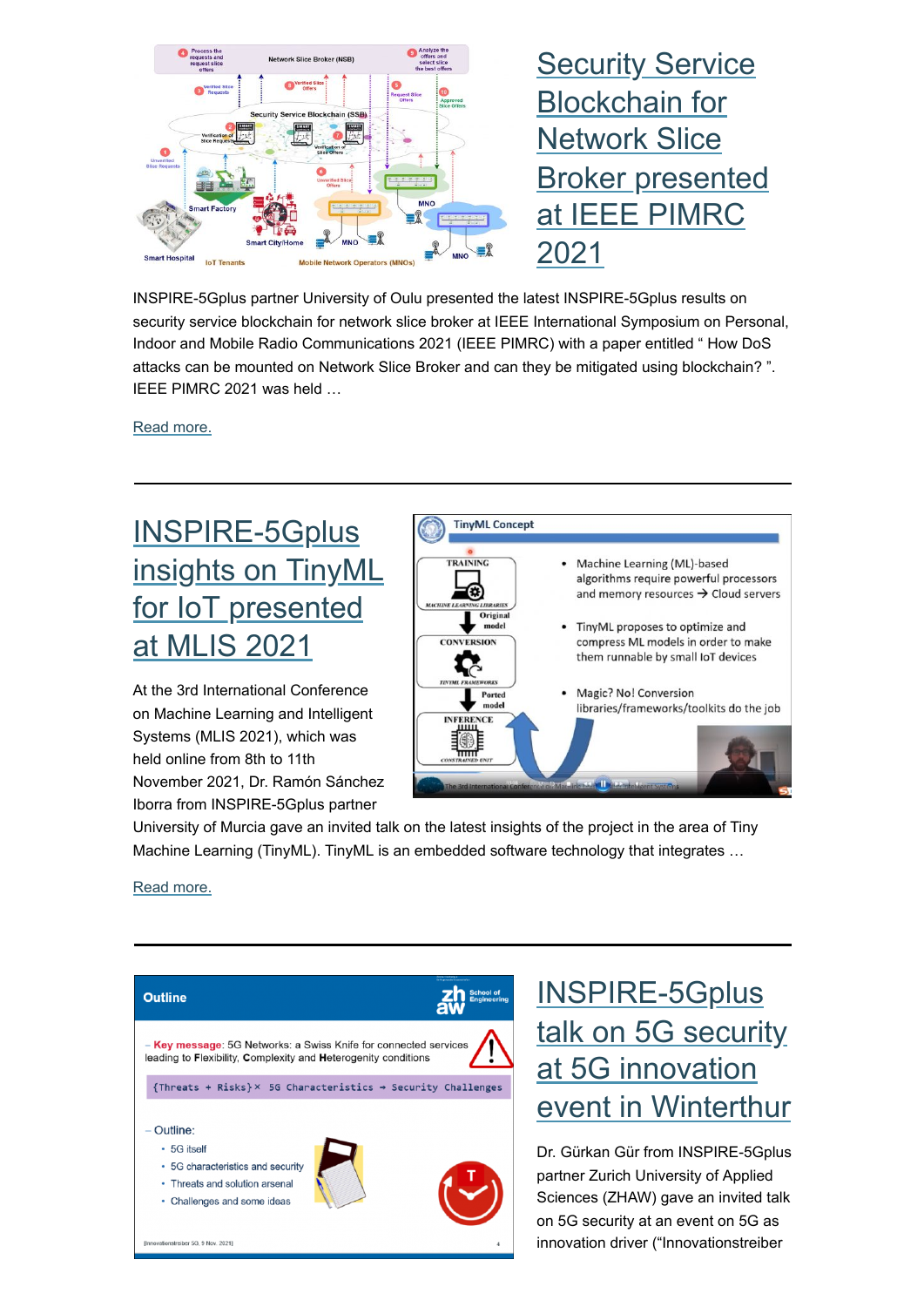5G") at Technopark Winterthur in Switzerland on 9th November 2021. The event explored technology, risks and possible applications in the context of 5G-enabled innovation. It provided a forum to discuss various aspects …

[Read more.](https://www.inspire-5gplus.eu/inspire-5gplus-talk-on-5g-security-at-5g-innovation-event-in-winterthur/)

#### INSPIRE-5Gplus [Workshop held at](https://www.inspire-5gplus.eu/inspire-5gplus-workshop-held-at-2021-ieee-5g-world-forum/) 2021 IEEE 5G World Forum

At the 2021 IEEE 5G World Forum (5GWF'21), INSPIRE-5Gplus held a workshop session named "Workshop



on 5G Security: Current Trends, Challenges and New Enablers". 5GWF'21, the flagship event of the IEEE Future Networks Initiative, was held virtually on 13-15 October 2021. It brought together representatives from industry, academia, and research to share their insights and discuss advances in 5G and …

[Read more.](https://www.inspire-5gplus.eu/inspire-5gplus-workshop-held-at-2021-ieee-5g-world-forum/)



Prof. Antonio Skarmeta from INSPIRE-5Gplus partner University of Murcia gave a keynote speech at the 5th International Symposium on Mobile Internet Security (MobiSec 2021), which took place on 7-9 October 2021. The title of his keynote on 8th October was: "AI technologies and advanced security for connected devices in next generation networks". In his keynote, Prof. Skarmeta analysed the emergence …

[Read more.](https://www.inspire-5gplus.eu/keynote-about-inspire-5gplus-infrastructure-by-prof-antonio-skarmeta-at-mobisec-2021/)